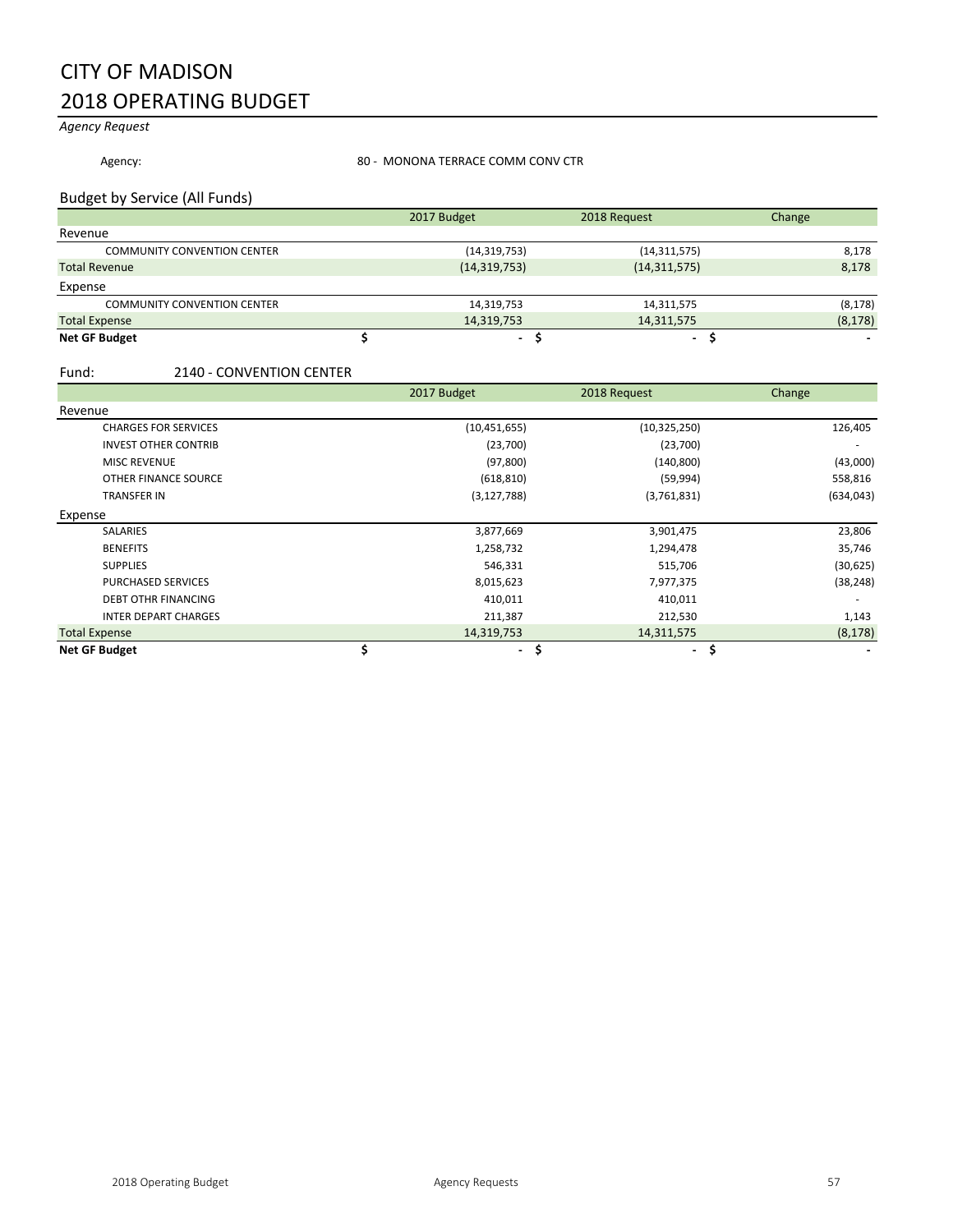## CITY OF MADISON 2018 OPERATING BUDGET

## *Agency Request*

### Agency: **80 - MONONA TERRACE COMM CONV CTR**

Position Summary by FTE

|                                  | 2017 Budget | 2018 Request | Change |
|----------------------------------|-------------|--------------|--------|
| <b>CUSTODIAL WKR 2</b>           | 5.00        | 5.00         |        |
| <b>FACILITY MAINT WKR - CG16</b> | 2.00        | 2.00         |        |
| <b>GARDENER</b>                  | 1.00        | 1.00         |        |
| M.T. COMMAND CTR OPE             | 4.00        | 4.00         |        |
| M.T. OPER LDWKR                  | 3.00        | 4.00         | 1.00   |
| M.T. OPERS WKR                   | 7.00        | 6.00         | (1.00) |
| M.T.TECH SERVS SPEC              | 1.00        | 1.00         |        |
| M.T.TECH SERVS SPEC 2            | 1.00        | 1.00         |        |
| MAINT MECH 1 - CG16              | 2.00        | 2.00         |        |
| MAINT MECH 2 - CG16              | 1.00        | 1.00         |        |
| <b>CUSTODIAL WKR 2 - PT</b>      | 0.50        | 0.50         |        |
| <b>MAINT MECH 1</b>              | 0.50        | 0.50         |        |
| <b>COMM EVENTS COORD</b>         | 1.00        | 1.00         |        |
| M.T. EVENT SERVS MGR             | 1.00        | 1.00         |        |
| M.T. VOL/TOUR COORD              | 1.00        | 1.00         |        |
| M.T.COM.REL.SUPV                 | 1.00        | 1.00         |        |
| MKTG/COMMUN SPEC                 | 1.00        | 1.00         |        |
| M.T. ASST OPER MGR               | 1.00        | 1.00         |        |
| M.T. ASST OPER SUPV              | 1.00        | 1.00         |        |
| QI & OPER MGR                    | 1.00        | 1.00         |        |
| IT SPEC 2                        | 1.00        | 1.00         |        |
| M.T. BLDG MAINT SUPV             | 1.00        | 1.00         |        |
| M.T. ASSOC DIRECTOR              | 2.00        | 2.00         |        |
| M.T. SALES ASSOC                 | 2.00        | 2.00         |        |
| M.T. SALES MGR                   | 1.00        | 1.00         |        |
| ACCT TECH 2                      | 1.00        | 1.00         |        |
| ADMIN CLK 1 - CG20               | 3.00        | 3.00         |        |
| ADMIN CLK 2 - CG20               | 1.00        | 1.00         |        |
| <b>GIFT SHOP SALES LDWK</b>      | 1.00        | 1.00         |        |
| M.T. BOOKING COORD               | 1.00        | 1.00         |        |
| M.T. EVENT COORD                 | 3.00        | 3.00         |        |
| <b>SALES CLERK</b>               | 0.75        | 0.75         |        |
| M.T. DIRECTOR                    | 1.00        | 1.00         | ٠      |
| <b>TOTAL</b>                     | 54.75       | 54.75        |        |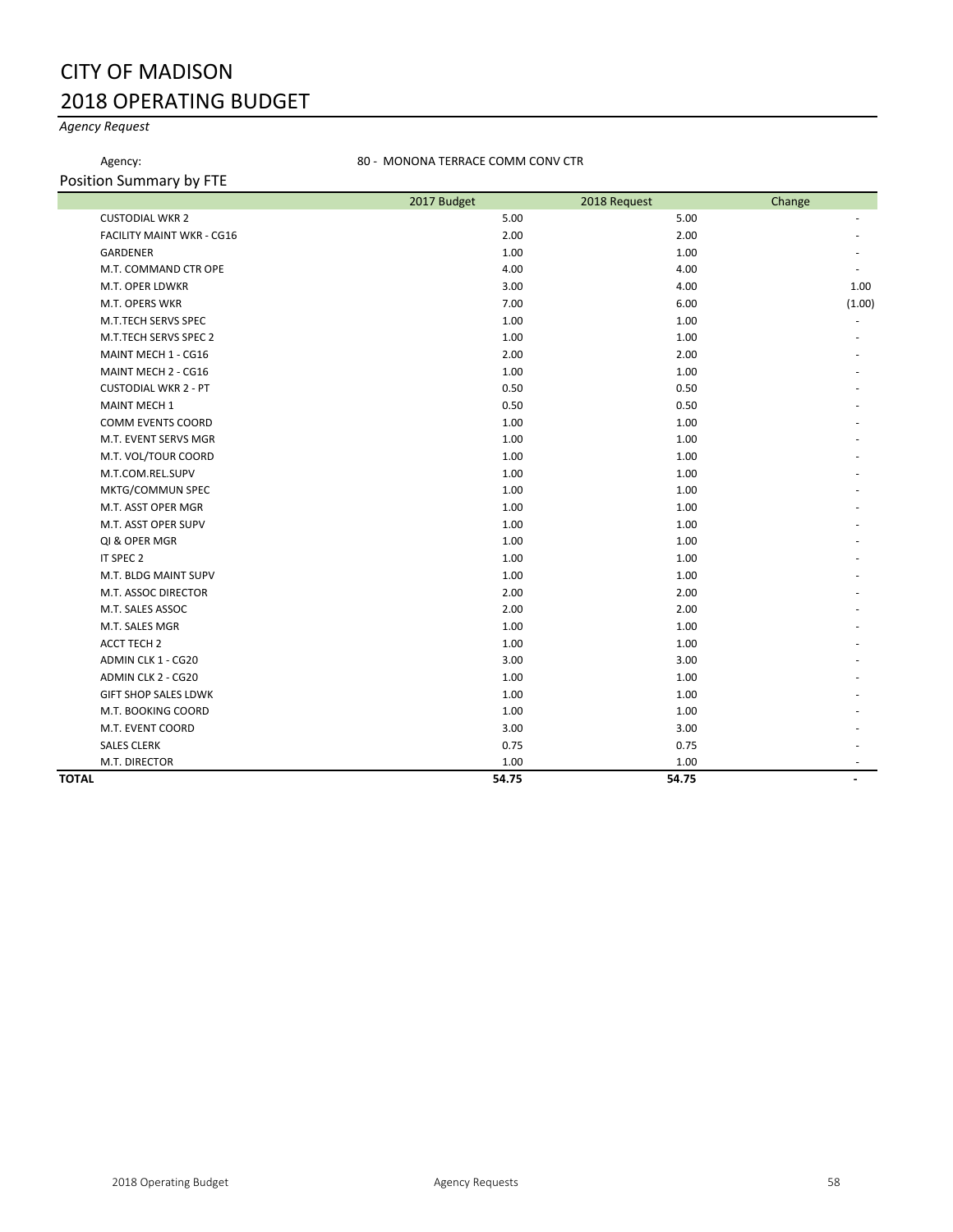

### MONONA TERRACE COMMUNI August 11, 2015  $\mathbf{O}$ N V ENTIO N  $\subset$ D

ONE JOHN NOLEN DRIVE MADISON, WI 53703 TEL608 261-4000 FAX608 261-4049

DATE: July 13, 2017

`

- TO: Dave Schmiedicke, Finance Director
- FROM: Gregg McManners, Executive Director
- SUBJECT: 2018 Monona Terrace Operating Budget

2018 Operating Goals:

- 1. To Deliver an Exceptional and Inspirational Customer Experience
- 2. Seek to identify new revenue sources
- 3. Pursue optimal operating efficiency

Criteria used to develop the 2018 Operating Budget:

This is a team approach both from a revenue and expense perspective. We engage our management team to look at the revenue potential for the upcoming year and at the same time review recurring or new expenses that will be required to maintain Monona Terrace in a first-class manner. 2018 promises to be a very challenging revenue year as one of our largest returning client events has downsized dramatically. This is an issue we have faced in the past, particularly when Epic moved all of their events to their campus. Unfortunately it will not be an easy fix and probably will require a full two years for us to fill in the void.

The 2018 Operations Budget reflects our continued focus on Monona Terrace as a:

- A Catalyst for Economic Activity
- Community Gathering Place
- A Tourist Destination